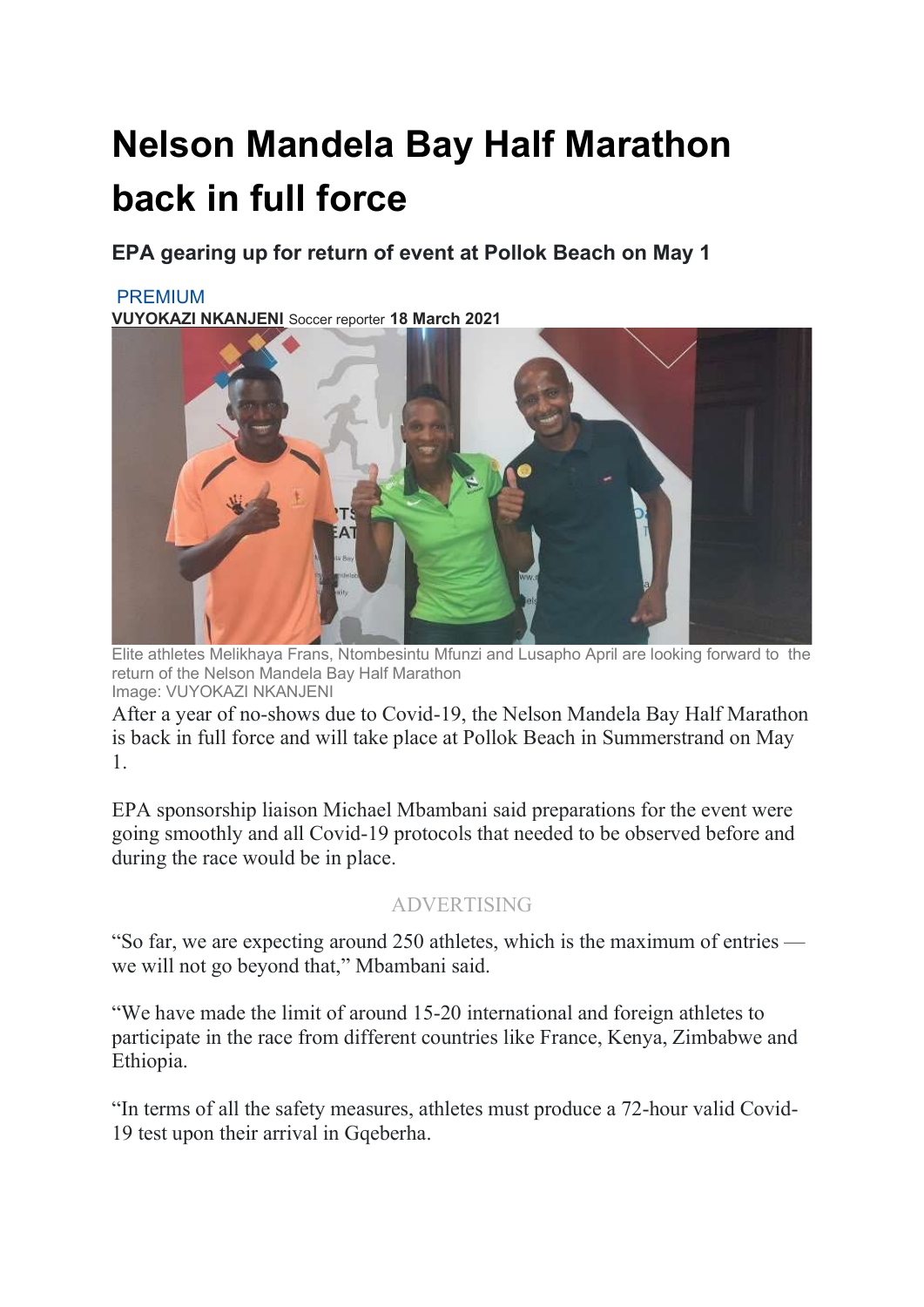"They will also go through another Covid-19 test here, we have Dr Andile Bovungwana and he is our medical doctor for the half-marathon.

"We just want to make sure that when it comes to safety issues we are spot on and the rest should fall in place.

"There will be no spectators allowed, hence we have live streaming for all those who would want to watch the race.

"They will also be able to watch it on SABC sport."

The race, which holds World Athletics bronze label status, will also serve as the ASA Half Marathon Championships and will prepare athletes for the upcoming Olympic Games in Tokyo in July.

Bay elite athletes are excited about the return of the half-marathon, but said they were even happier to see that the racing calendar was jam-packed for 2021.

Nedbank Running Club star runner Ntombesintu Mfunzi said: "I am just happy that things are going back to normal.

"We are kind of excited because now we will know what to train for, because it was difficult to not have a goal that you are training towards.

"It was also motivating for me to get the e-mail from Athletics SA talking about the squad for the 50km World Championships in October.

"So I can see that slowly we are getting back to normal so these kind of races, the10km, they are going to help us to build towards the speed work for the bigger races."

Double Olympian Lusapho April, who has been out of the running scene for almost three years, plans to make an impressive comeback on race day.

"It's been a while since I took part in the race," he said.

"I think it was around 2018, so at least I am happy now that things are getting back to normal.

"The plan is to make a memorable return because I believe people think that I have retired or it's the end of me.

"I have still got it in me, my body is still fine. And my legs can still carry me.